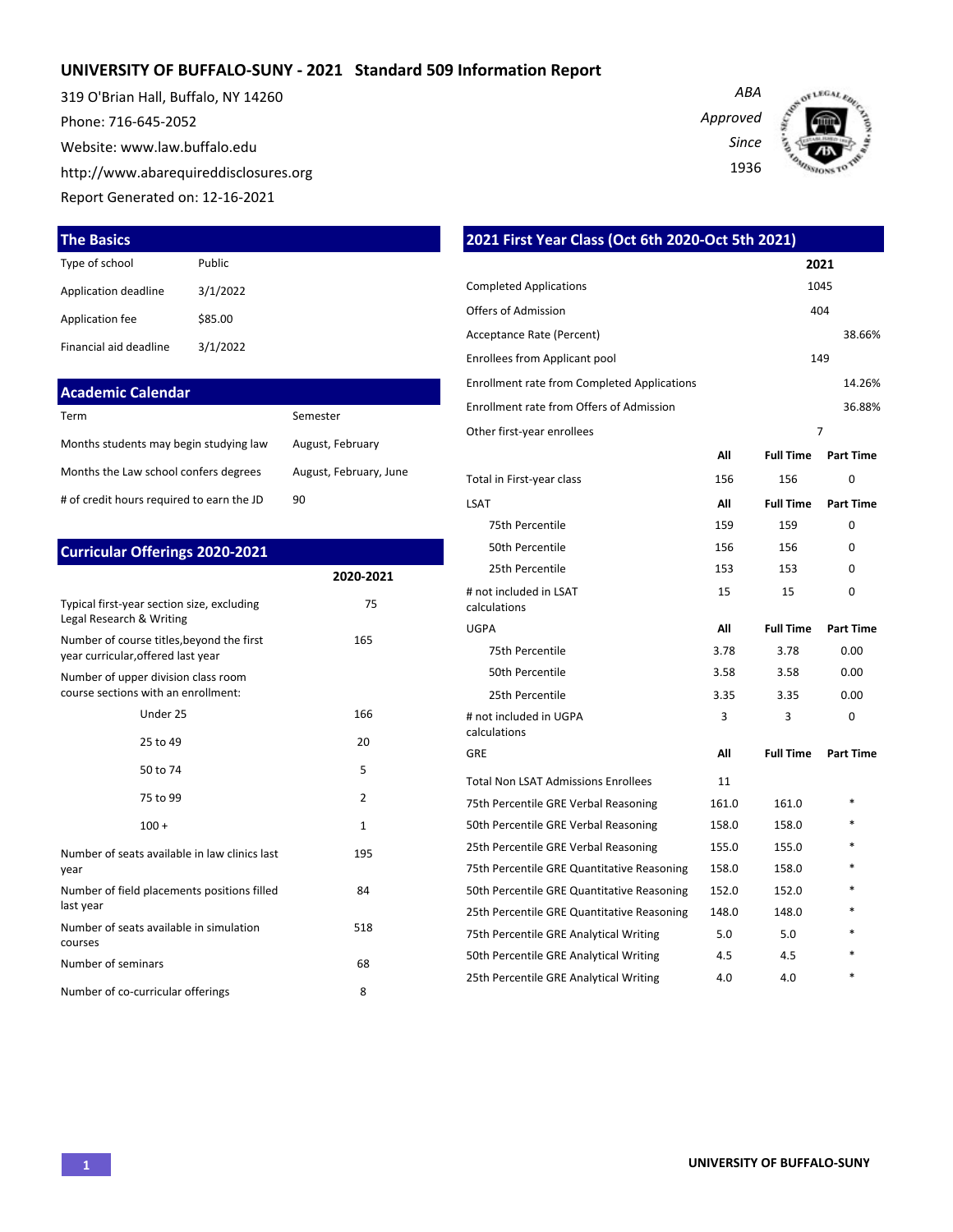| J.D Enrollment as of October 5th 2021     |          |                |             |          |          |                 |                |          |              |              |                |          |             |
|-------------------------------------------|----------|----------------|-------------|----------|----------|-----------------|----------------|----------|--------------|--------------|----------------|----------|-------------|
|                                           |          | JD1            |             |          |          | JD <sub>2</sub> |                |          |              |              | JD3            |          | Total       |
|                                           | T        | М              | W           | $\Omega$ | T        | M               | W              | O        | T            | М            | W              | O        | T           |
| Hispanics of any race                     | 14       | 8              | 6           | 0        | 14       | 6               | 8              | $\Omega$ | 11           | 6            | 5              | 0        | 39          |
| American Indian or Alaska Native          | $\Omega$ | $\Omega$       | $\mathbf 0$ | 0        | $\Omega$ | $\Omega$        | $\Omega$       | $\Omega$ | $\mathbf{1}$ | $\mathbf{1}$ | $\Omega$       | 0        | 1           |
| Asian                                     | 2        | $\overline{2}$ | 0           | $\Omega$ | 3        | $\mathbf{1}$    | $\overline{2}$ | $\Omega$ | 4            | 3            | 1              | 0        | 9           |
| <b>Black or African American</b>          | 7        | $\Omega$       | 7           | 0        | 6        | 2               | 4              | $\Omega$ | 8            | 3            | 5              | 0        | 21          |
| Native Hawaiian or Other Pacific Islander | $\Omega$ | 0              | 0           | 0        | $\Omega$ | $\Omega$        | 0              | $\Omega$ | 0            | $\Omega$     | 0              | 0        | $\mathbf 0$ |
| Two or More Races                         | 3        | $\overline{2}$ | 1           | 0        | 5        | $\overline{2}$  | 3              | 0        | 3            | 1            | $\overline{2}$ | 0        | 11          |
| <b>Total People of Color</b>              | 26       | 12             | 14          | $\Omega$ | 28       | 11              | 17             | $\Omega$ | 27           | 14           | 13             | 0        | 81          |
| White                                     | 120      | 47             | 73          | $\Omega$ | 126      | 54              | 72             | $\Omega$ | 104          | 49           | 55             | $\Omega$ | 350         |
| Nonresident Alien                         | 1        | 1              | $\Omega$    | $\Omega$ | 9        | 4               | 5              | $\Omega$ | 6            | 4            | 2              | 0        | 16          |
| Race and Ethnicity Unknown                | 9        | 4              | 5           | 0        | 6        | $\overline{2}$  | 4              | 0        | 3            | 2            | 1              | 0        | 18          |
| Total                                     | 156      | 64             | 92          | 0        | 169      | 71              | 98             | $\Omega$ | 140          | 69           | 71             | 0        | 465         |

| <b>Faculty Resources 2020 - 2021</b> |      |                  |          |                    |       |  |  |  |
|--------------------------------------|------|------------------|----------|--------------------|-------|--|--|--|
|                                      | Male | Female           | Other    | People<br>of Color | Total |  |  |  |
| Full-time faculty<br>members         | 23   | 24               | 0        | 6                  | 47    |  |  |  |
| Non-full-time faculty                | 32   | 23               | 0        | $\overline{2}$     | 55    |  |  |  |
| Total                                | 55   | 47               | $\Omega$ | 8                  | 102   |  |  |  |
|                                      |      | <b>Full Time</b> |          | <b>Part Time</b>   | Total |  |  |  |
| Librarians                           |      | 10               |          | 0                  | 10    |  |  |  |
| Administrators                       |      | 9                |          | 0                  | 9     |  |  |  |

## **J.D. Degrees Awarded 2020-2021**

| Hispanics of any race                     | 9   |
|-------------------------------------------|-----|
| American Indian or Alaska Native          | 0   |
| Asian                                     | 7   |
| <b>Black or African American</b>          | 11  |
| Native Hawaiian or Other Pacific Islander | 0   |
| Two or More Races                         | 5   |
| <b>Total People of Color</b>              | 32  |
| White                                     | 88  |
| Nonresident Alien                         | 10  |
| Race and Ethnicity Unknown                | 8   |
| Total                                     | 138 |

| <b>1L Tuition and Fees 2021 - 2022</b> |          |                |              |                |       |                |  |  |  |  |  |  |  |
|----------------------------------------|----------|----------------|--------------|----------------|-------|----------------|--|--|--|--|--|--|--|
| Per Annual:                            | Resident | Annual<br>Fees | Non-Resident | Annual<br>Fees | Other | Annual<br>Fees |  |  |  |  |  |  |  |
| Full-Time                              | \$25.410 | \$3,078        | \$30.250     | \$3.078        | \$0   | \$0            |  |  |  |  |  |  |  |
| Part-Time                              | \$0      | \$0            | \$0          | \$0            |       |                |  |  |  |  |  |  |  |
| <b>Per Credit:</b>                     | Resident | Annual<br>Fees | Non-Resident | Annual<br>Fees | Other | Annual<br>Fees |  |  |  |  |  |  |  |
| Full-Time                              | \$0      | \$0            | \$0          | \$0            | \$0   | \$0            |  |  |  |  |  |  |  |
| Part-Time                              | \$0      | \$0            | \$0          | \$0            |       |                |  |  |  |  |  |  |  |
| <b>Tuition Guarantee Program</b>       |          |                | No           |                |       |                |  |  |  |  |  |  |  |

## **Grants and Scholarships 2020-2021**

|                                 | <b>Total</b> |              | <b>Full Time</b> |              | <b>Part Time</b> |          |  |
|---------------------------------|--------------|--------------|------------------|--------------|------------------|----------|--|
|                                 | #            | %            | #                | %            | #                | %        |  |
| Total # of students             | 444          | 100          | 444              | 100          | 0                | 0        |  |
| Total # receiving<br>grants     | 410          | 92           | 410              | 92           | 0                | 0        |  |
| Less than 1/2 tuition           | 282          | 64           | 282              | 64           | 0                | $\Omega$ |  |
| Half to full tuition            | 123          | 28           | 123              | 28           | 0                | 0        |  |
| <b>Full tuition</b>             | $\mathbf{1}$ | 0            | $\mathbf{1}$     | 0            | 0                | 0        |  |
| More than full tuition          | 4            | $\mathbf{1}$ | 4                | $\mathbf{1}$ | 0                | 0        |  |
| 75th Percentile grant<br>amount |              |              | \$16,000         |              | \$0              |          |  |
| 50th Percentile grant<br>amount |              |              | \$9,550          |              | \$0              |          |  |
| 25th Percentile grant<br>amount |              |              | \$5,550          |              | \$0              |          |  |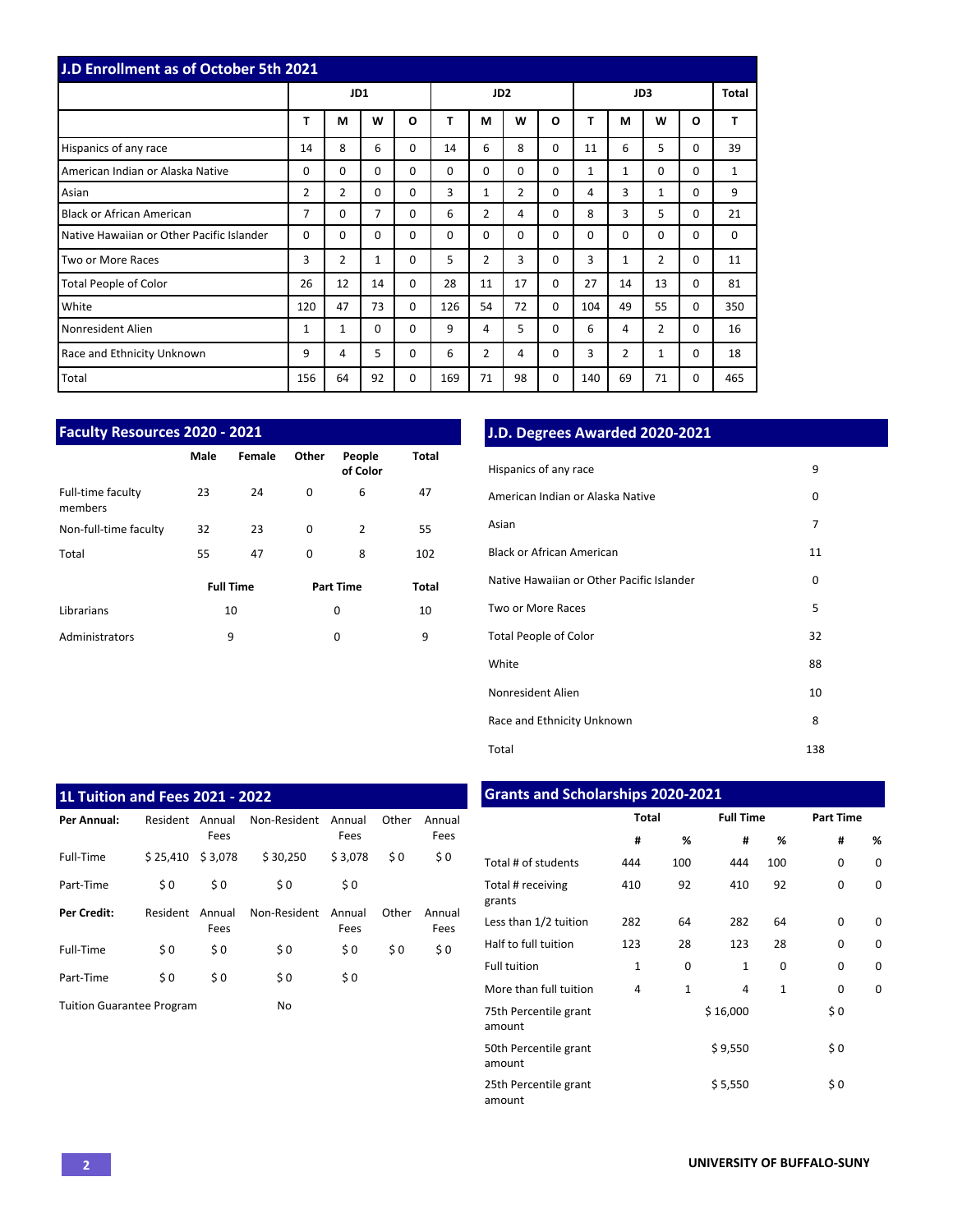| <b>Living Expenses 2021-2022</b>      |          |
|---------------------------------------|----------|
| Estimated Living Expenses for singles |          |
| Living on Campus                      | \$19.674 |
| Living Off Campus                     | \$19.674 |
| Living At Home                        | \$19.674 |

# **Conditional Scholarships 2020-2021**

The school does not award scholarships that may be reduced or eliminated based on law school academic performance other than failure to maintain good academic standing. Therefore, the school does not complete a 'conditional scholarship retention chart.'

| <b>Academic Attrition 2020-2021</b>       |             |              |          |          |      |                 |              |              |          |              |          |          |          |     |
|-------------------------------------------|-------------|--------------|----------|----------|------|-----------------|--------------|--------------|----------|--------------|----------|----------|----------|-----|
|                                           |             |              | JD1      |          |      | JD <sub>2</sub> |              |              |          |              | JD3      |          |          | UL  |
|                                           | т           | М            | w        | O        | %    | Т               | М            | W            | O        | т            | M        | W        | $\Omega$ | %   |
| Hispanics of any race                     | 0           | 0            | $\Omega$ | $\Omega$ | 0.0  | 0               | 0            | $\Omega$     | 0        | <sup>0</sup> | $\Omega$ | 0        | 0        | 0.0 |
| American Indian or Alaska Native          | $\Omega$    | $\Omega$     | $\Omega$ | $\Omega$ | 0.0  | $\Omega$        | $\Omega$     | $\Omega$     | $\Omega$ | $\Omega$     | $\Omega$ | 0        | $\Omega$ | 0.0 |
| Asian                                     | $\mathbf 1$ | $\mathbf{1}$ | $\Omega$ | $\Omega$ | 25.0 | $\Omega$        | $\Omega$     | $\Omega$     | 0        | $\Omega$     | $\Omega$ | $\Omega$ | $\Omega$ | 0.0 |
| <b>Black or African American</b>          | 0           | $\Omega$     | $\Omega$ | $\Omega$ | 0.0  | $\Omega$        | $\Omega$     | $\Omega$     | $\Omega$ | $\Omega$     | $\Omega$ | $\Omega$ | $\Omega$ | 0.0 |
| Native Hawaiian or Other Pacific Islander | $\Omega$    | $\Omega$     | $\Omega$ | $\Omega$ | 0.0  | $\Omega$        | $\Omega$     | $\Omega$     | 0        | $\Omega$     | 0        | 0        | 0        | 0.0 |
| Two or More Races                         | 0           | $\Omega$     | $\Omega$ | $\Omega$ | 0.0  | $\Omega$        | $\Omega$     | $\Omega$     | 0        | $\Omega$     | $\Omega$ | $\Omega$ | $\Omega$ | 0.0 |
| <b>Total People of Color</b>              | 1           | $\mathbf{1}$ | $\Omega$ | $\Omega$ | 3.6  | $\Omega$        | $\Omega$     | $\Omega$     | $\Omega$ | $\Omega$     | $\Omega$ | $\Omega$ | $\Omega$ | 0.0 |
| White                                     | $\Omega$    | $\Omega$     | $\Omega$ | $\Omega$ | 0.0  | $\mathbf{1}$    | $\mathbf{1}$ | $\Omega$     | $\Omega$ | $\Omega$     | $\Omega$ | $\Omega$ | $\Omega$ | 0.5 |
| Nonresident Alien                         | 0           | $\Omega$     | $\Omega$ | $\Omega$ | 0.0  | $\mathbf{1}$    | $\Omega$     | $\mathbf{1}$ | 0        | $\Omega$     | $\Omega$ | 0        | $\Omega$ | 5.9 |
| Race and Ethnicity Unknown                | 0           | $\Omega$     | $\Omega$ | $\Omega$ | 0.0  | $\Omega$        | $\Omega$     | $\Omega$     | $\Omega$ | $\Omega$     | $\Omega$ | 0        | $\Omega$ | 0.0 |
| Total                                     | 1           | $\mathbf{1}$ | $\Omega$ | $\Omega$ | 0.6  | $\overline{2}$  | 1            | 1            | $\Omega$ | $\Omega$     | $\Omega$ | $\Omega$ | $\Omega$ | 0.7 |

| <b>Other Attrition 2020-2021</b>          |                |                |          |          |      |          |                |                 |          |          |          |          |          |     |
|-------------------------------------------|----------------|----------------|----------|----------|------|----------|----------------|-----------------|----------|----------|----------|----------|----------|-----|
|                                           |                |                | JD1      |          |      |          |                | JD <sub>2</sub> |          |          | JD3      |          |          | UL  |
|                                           | т              | M              | W        | $\Omega$ | %    | Т        | М              | W               | O        | т        | М        | W        | O        | %   |
| Hispanics of any race                     | 0              | $\Omega$       | 0        | $\Omega$ | 0.0  | $\Omega$ | $\Omega$       | $\Omega$        | $\Omega$ | $\Omega$ | $\Omega$ | 0        | $\Omega$ | 0.0 |
| American Indian or Alaska Native          | $\Omega$       | $\Omega$       | $\Omega$ | $\Omega$ | 0.0  | $\Omega$ | $\Omega$       | $\Omega$        | $\Omega$ | $\Omega$ | $\Omega$ | $\Omega$ | $\Omega$ | 0.0 |
| Asian                                     | $\Omega$       | $\Omega$       | $\Omega$ | $\Omega$ | 0.0  | $\Omega$ | $\Omega$       | $\Omega$        | $\Omega$ | $\Omega$ | $\Omega$ | $\Omega$ | $\Omega$ | 0.0 |
| <b>Black or African American</b>          | $\Omega$       | $\Omega$       | $\Omega$ | $\Omega$ | 0.0  | $\Omega$ | $\Omega$       | $\Omega$        | $\Omega$ | $\Omega$ | $\Omega$ | $\Omega$ | $\Omega$ | 0.0 |
| Native Hawaiian or Other Pacific Islander | $\Omega$       | $\Omega$       | 0        | $\Omega$ | 0.0  | $\Omega$ | $\Omega$       | $\Omega$        | $\Omega$ | 0        | $\Omega$ | 0        | $\Omega$ | 0.0 |
| Two or More Races                         | $\Omega$       | $\Omega$       | $\Omega$ | $\Omega$ | 0.0  | $\Omega$ | $\Omega$       | $\Omega$        | $\Omega$ | $\Omega$ | $\Omega$ | 0        | $\Omega$ | 0.0 |
| <b>Total People of Color</b>              | 0              | $\Omega$       | $\Omega$ | $\Omega$ | 0.0  | $\Omega$ | $\Omega$       | $\Omega$        | $\Omega$ | $\Omega$ | $\Omega$ | $\Omega$ | $\Omega$ | 0.0 |
| White                                     | $\overline{2}$ | $\overline{2}$ | $\Omega$ | $\Omega$ | 1.6  | 3        | $\overline{2}$ | 1               | $\Omega$ | $\Omega$ | $\Omega$ | 0        | $\Omega$ | 1.5 |
| Nonresident Alien                         | 0              | $\Omega$       | $\Omega$ | $\Omega$ | 0.0  | $\Omega$ | $\Omega$       | $\Omega$        | $\Omega$ | $\Omega$ | $\Omega$ | $\Omega$ | $\Omega$ | 0.0 |
| <b>Race and Ethnicity Unknown</b>         | 1              | $\mathbf{1}$   | $\Omega$ | $\Omega$ | 14.3 | $\Omega$ | $\Omega$       | $\Omega$        | $\Omega$ | $\Omega$ | $\Omega$ | $\Omega$ | $\Omega$ | 0.0 |
| Total                                     | 3              | 3              | 0        | $\Omega$ | 1.9  | 3        | 2              | $\mathbf{1}$    | $\Omega$ | 0        | 0        | 0        | 0        | 1.1 |

| <b>Transfers 2020-2021</b> |      |
|----------------------------|------|
| <b>IJD1 Transfers Out</b>  |      |
| <b>ITransfers In*</b>      |      |
| 175th Percentile JD1 GPA   | 0.00 |